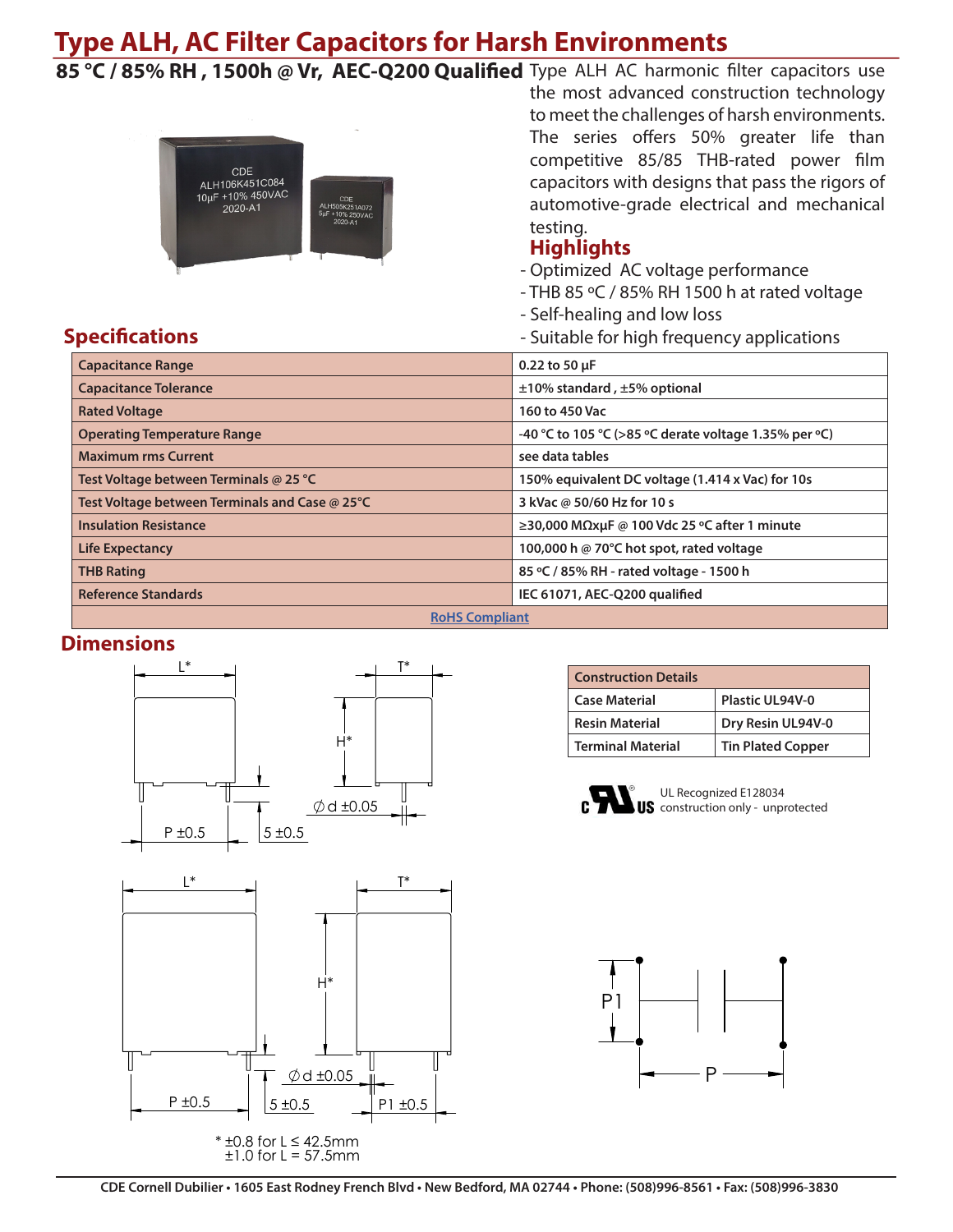# **Type ALH, AC Filter Capacitors for Harsh Environments**

#### **Part Numbering System 85 °C / 85% RH , 1500h @ Vr, AEC-Q200 Qualified**

| <b>ALH</b><br>406 |                      | К                       | 251             | <b>C08</b>        | 4             |  |  |
|-------------------|----------------------|-------------------------|-----------------|-------------------|---------------|--|--|
| <b>Series</b>     | <b>Capacitance</b>   | <b>Tolerance</b>        | <b>Voltage</b>  | Case              | <b>Leads</b>  |  |  |
| ALH               | EIA Cap Code         | $K = \pm 10\%$ Standard | $161 = 160$ Vac | See ratings table | $2 = 2$ Leads |  |  |
|                   | $684 = 0.68 \,\mu F$ | $J = \pm 5\%$ Optional  | $251 = 250$ Vac |                   | $4 = 4$ Leads |  |  |
|                   | $105 = 1 \,\mu F$    |                         | $271 = 275$ Vac |                   |               |  |  |
|                   | $406 = 40 \mu F$     |                         | $351 = 350$ Vac |                   |               |  |  |
|                   |                      |                         | $401 = 400$ Vac |                   |               |  |  |
| <b>atinas</b>     |                      |                         | $451 = 450$ Vac |                   |               |  |  |

## **Ratings**

|                | Cap       | <b>Typ</b><br><b>ESR</b> | Thermal 10 kHz  | <b>Irms</b> | <b>Typ</b> |                | <b>Peak</b>   |      |                      |      | <b>Dimensions</b> |             |               |
|----------------|-----------|--------------------------|-----------------|-------------|------------|----------------|---------------|------|----------------------|------|-------------------|-------------|---------------|
| <b>Part</b>    | C         | 10 kHz                   | <b>Res</b>      | 70 °C       | <b>ESL</b> |                | dv/dt Current | L    | н                    | т    | P                 | <b>P1</b>   | d             |
| <b>Number</b>  | $(\mu F)$ | $(m\Omega)$              | $(^{\circ}C/W)$ | (A)         | (nH)       | $(V/\mu s)$    | (A)           |      | $(mm)$ $(mm)$ $(mm)$ |      | (mm)              |             | $(mm)$ $(mm)$ |
|                |           |                          |                 |             |            | <b>160 Vac</b> |               |      |                      |      |                   |             |               |
| ALH105K161A022 | 1.0       | 30.3                     | 19.8            | 5           | 24         | 32             | 32.0          | 32.0 | 20                   | 11.0 | 27.5              | $\setminus$ | 0.8           |
| ALH225K161A022 | 2.2       | 15.3                     | 20.0            | 7           | 24         | 32             | 70.4          | 32.0 | 20                   | 11.0 | 27.5              | $\lambda$   | 0.8           |
| ALH335K161A032 | 3.3       | 11.3                     | 27.1            | 7           | 24         | 32             | 105.6         | 32.0 | 22                   | 13.0 | 27.5              | $\setminus$ | 0.8           |
| ALH505K161A052 | 5.0       | 8.8                      | 34.8            | 7           | 26         | 32             | 160.0         | 32.0 | 28                   | 14.0 | 27.5              | $\setminus$ | 0.8           |
| ALH106K161A072 | 10.0      | 6.8                      | 45.0            | 7           | 26         | 32             | 320.0         | 32.0 | 33                   | 18.0 | 27.5              | $\setminus$ | 0.8           |
| ALH106K161B064 | 10.0      | 7.2                      | 14.5            | 12          | 30         | 22             | 220.0         | 42.5 | 37                   | 28.0 | 37.5              | 10.2        | 1.2           |
| ALH206K161B064 | 20.0      | 6.9                      | 15.1            | 12          | 30         | 22             | 440.0         | 42.5 | 37                   | 28.0 | 37.5              | 10.2        | 1.2           |
| ALH306K161B104 | 30.0      | 7.4                      | 14.1            | 12          | 30         | 22             | 660.0         | 42.5 | 45                   | 30.0 | 37.5              | 20.3        | 1.2           |
| ALH406K161C064 | 40.0      | 7.6                      | 13.7            | 12          | 35         | 16             | 640.0         | 57.5 | 45                   | 30.0 | 52.5              | 20.3        | 1.2           |
| ALH506K161C084 | 50.0      | 7.5                      | 13.9            | 12          | 35         | 16             | 800.0         | 57.5 | 50                   | 35.0 | 52.5              | 20.3        | 1.2           |
|                |           |                          |                 |             |            | <b>250 Vac</b> |               |      |                      |      |                   |             |               |
| ALH105K251A022 | 1.0       | 14.0                     | 16.7            | 8           | 24         | 40             | 40.0          | 32.0 | 20                   | 11.0 | 27.5              | $\setminus$ | 0.8           |
| ALH155K251A022 | 1.5       | 10.0                     | 23.4            | 8           | 24         | 40             | 60.0          | 32.0 | 20                   | 11.0 | 27.5              | $\lambda$   | 0.8           |
| ALH205K251A032 | 2.0       | 8.2                      | 22.6            | 9           | 24         | 40             | 80.0          | 32.0 | 22                   | 13.0 | 27.5              | $\lambda$   | 0.8           |
| ALH335K251A052 | 3.3       | 6.2                      | 29.9            | 9           | 26         | 40             | 132.0         | 32.0 | 28                   | 14.0 | 27.5              | $\setminus$ | 0.8           |
| ALH405K251A072 | 4.0       | 5.9                      | 31.4            | 9           | 26         | 40             | 160.0         | 32.0 | 33                   | 18.0 | 27.5              | $\lambda$   | 0.8           |
| ALH505K251A072 | 5.0       | 5.2                      | 35.6            | 9           | 26         | 40             | 200.0         | 32.0 | 33                   | 18.0 | 27.5              | $\setminus$ | 0.8           |
| ALH685K251A082 | 6.8       | 4.9                      | 15.6            | 9           | 28         | 40             | 272.0         | 32.0 | 37                   | 22.0 | 27.5              | $\lambda$   | 0.8           |
| ALH106K251B084 | 10.0      | 5.6                      | 13.7            | 14          | 30         | 30             | 300.0         | 42.5 | 40                   | 20.0 | 37.5              | 10.2        | 1.2           |
| ALH156K251B064 | 15.0      | 5.2                      | 14.7            | 14          | 30         | 30             | 450.0         | 42.5 | 37                   | 28.0 | 37.5              | 10.2        | 1.2           |
| ALH206K251B104 | 20.0      | 4.8                      | 15.9            | 14          | 30         | 30             | 600.0         | 42.5 | 45                   | 30.0 | 37.5              | 20.3        | 1.2           |
| ALH256K251C064 | 25.0      | 5.7                      | 13.4            | 14          | 35         | 25             | 625.0         | 57.5 | 45                   | 30.0 | 52.5              | 20.3        | 1.2           |
| ALH306K251C064 | 30.0      | 5.3                      | 14.4            | 14          | 35         | 25             | 750.0         | 57.5 | 45                   | 30.0 | 52.5              | 20.3        | 1.2           |
| ALH356K251C084 | 35.0      | 5.5                      | 13.9            | 14          | 35         | 25             | 875.0         | 57.5 | 50                   | 35.0 | 52.5              | 20.3        | 1.2           |
| ALH406K251C084 | 40.0      | 5.2                      | 14.7            | 14          | 35         | 25             | 1000.0        | 57.5 | 50                   | 35.0 | 52.5              | 20.3        | 1.2           |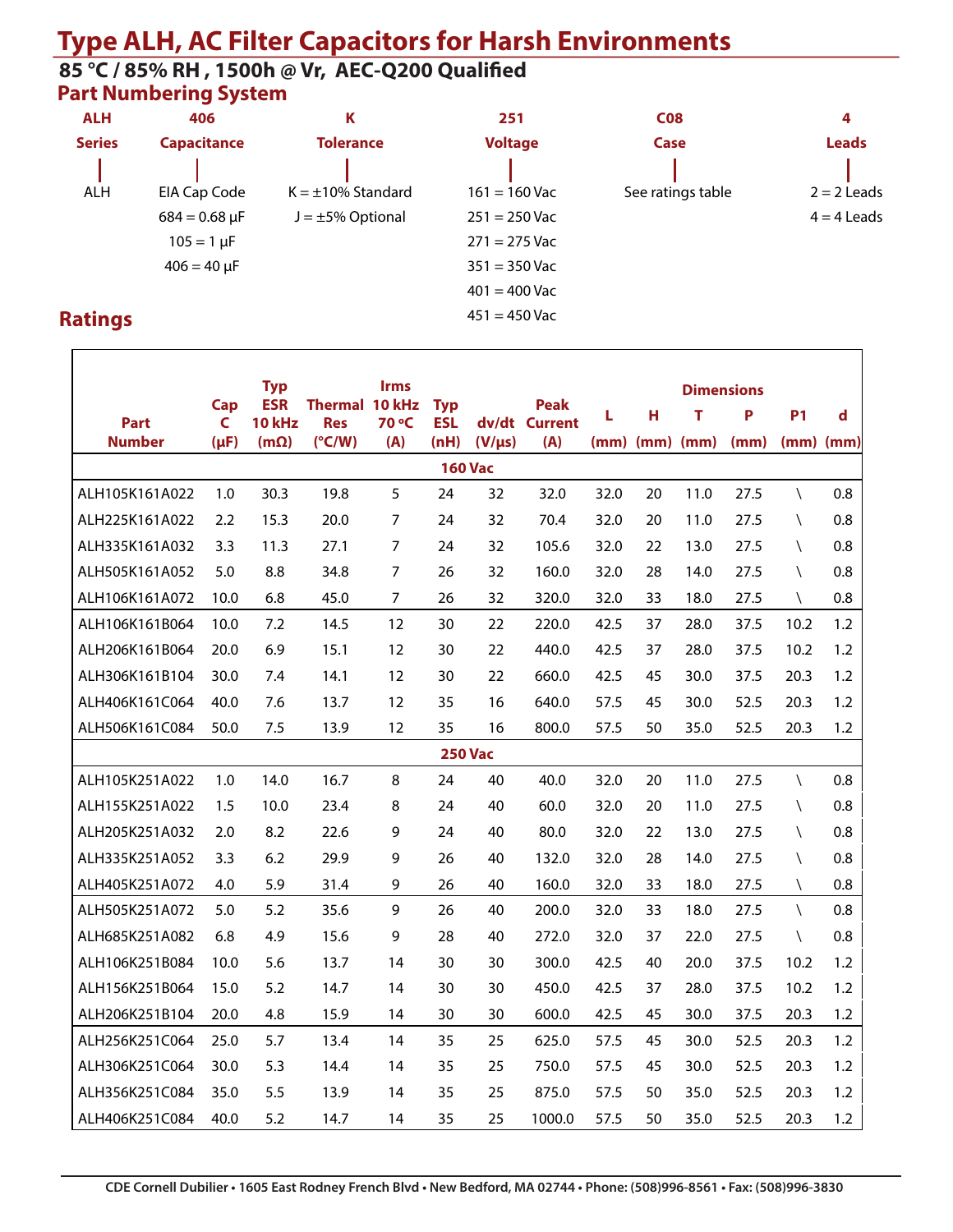# **Type ALH Polypropylene Board Mount AC Filtering Capacitors**

## **85 °C / 85% RH , 1500h @ Vr, AEC-Q200 Qualified**

|                                  |           | <b>Typ</b>                  |                               | <b>Irms</b>    |                          |                |                      |      |    |                             | <b>Dimensions</b> |              |      |
|----------------------------------|-----------|-----------------------------|-------------------------------|----------------|--------------------------|----------------|----------------------|------|----|-----------------------------|-------------------|--------------|------|
|                                  | Cap<br>C  | <b>ESR</b><br><b>10 kHz</b> | <b>Thermal 10 kHz</b>         | 70 °C          | <b>Typ</b><br><b>ESL</b> |                | <b>Peak</b>          | L    | н  | т                           | P                 | <b>P1</b>    | d    |
| <b>Part</b><br><b>Number</b>     | $(\mu F)$ | $(m\Omega)$                 | <b>Res</b><br>$(^{\circ}C/W)$ | (A)            | (nH)                     | $(V/\mu s)$    | dv/dt Current<br>(A) |      |    | $(mm)$ $(mm)$ $(mm)$ $(mm)$ |                   | (mm)         | (mm) |
|                                  |           |                             |                               |                |                          | <b>275 Vac</b> |                      |      |    |                             |                   |              |      |
| ALH105K271A022                   | 1.0       | 13.0                        | 18.0                          | 8              | 24                       | 40             | 40.0                 | 32.0 | 20 | 11.0                        | 27.5              | X            | 0.8  |
| ALH335K271A072                   | 3.3       | 6.2                         | 29.9                          | 9              | 26                       | 40             | 132.0                | 32.0 | 33 | 18.0                        | 27.5              | $\setminus$  | 0.8  |
| ALH685K271A082                   | 6.8       | 4.7                         | 39.4                          | 9              | 28                       | 40             | 272.0                | 32.0 | 37 | 22.0                        | 27.5              | $\setminus$  | 0.8  |
| ALH106K271B084                   | 10.0      | 5.9                         | 13.0                          | 14             | 30                       | 30             | 300.0                | 42.5 | 40 | 20.0                        | 37.5              | 10.2         | 1.2  |
| ALH156K271B104                   | 15.0      | 5.1                         | 15.0                          | 14             | 30                       | 30             | 450.0                | 42.5 | 45 | 30.0                        | 37.5              | 20.3         | 1.2  |
| ALH206K271C064                   | 20.0      | 6.0                         | 12.8                          | 14             | 35                       | 25             | 500.0                | 57.5 | 45 | 30.0                        | 52.5              | 20.3         | 1.2  |
| ALH306K271C084                   | 30.0      | 5.3                         | 14.4                          | 14             | 35                       | 25             | 750.0                | 57.5 | 50 | 35.0                        | 52.5              | 20.3         | 1.2  |
|                                  |           |                             |                               |                |                          | <b>350 Vac</b> |                      |      |    |                             |                   |              |      |
| ALH684K351A022                   | 0.68      | 15.0                        | 15.6                          | 8              | 24                       | 45             | 30.6                 | 32.0 | 20 | 11.0                        | 27.5              | $\setminus$  | 0.8  |
| ALH105K351A032                   | 1.0       | 10.9                        | 17.0                          | 9              | 24                       | 45             | 45.0                 | 32.0 | 22 | 13.0                        | 27.5              | $\lambda$    | 0.8  |
| ALH205K351A072                   | 2.0       | 7.3                         | 25.4                          | 9              | 26                       | 45             | 90.0                 | 32.0 | 33 | 18.0                        | 27.5              | $\setminus$  | 0.8  |
| ALH225K351A072                   | 2.2       | 6.9                         | 26.8                          | 9              | 26                       | 45             | 99.0                 | 32.0 | 33 | 18.0                        | 27.5              | $\setminus$  | 0.8  |
| ALH335K351A082                   | 3.3       | 5.7                         | 32.5                          | 9              | 28                       | 45             | 148.5                | 32.0 | 37 | 22.0                        | 27.5              | $\setminus$  | 0.8  |
| ALH475K351B084                   | 4.7       | 6.9                         | 11.1                          | 14             | 30                       | 34             | 159.8                | 42.5 | 40 | 20.0                        | 37.5              | 10.2         | 1.2  |
| ALH505K351B084                   | 5.0       | 6.8                         | 11.3                          | 14             | 30                       | 34             | 170.0                | 42.5 | 40 | 20.0                        | 37.5              | 10.2         | 1.2  |
| ALH685K351B064                   | 6.8       | 6.2                         | 12.3                          | 14             | 30                       | 34             | 231.2                | 42.5 | 37 | 28.0                        | 37.5              | 10.2         | 1.2  |
| ALH106K351B104                   | 10.0      | 5.3                         | 14.4                          | 14             | 30                       | 34             | 340.0                | 42.5 | 45 | 30.0                        | 37.5              | 20.3         | 1.2  |
| ALH126K351C064                   | 12.0      | 6.8                         | 11.3                          | 14             | 35                       | 28             | 336.0                | 57.5 | 45 | 30.0                        | 52.5              | 20.3         | 1.2  |
| ALH206K351C084                   | 20.0      | 5.9                         | 13.0                          | 14             | 35                       | 28             | 560.0                | 57.5 | 50 | 35.0                        | 52.5              | 20.3         | 1.2  |
|                                  |           |                             |                               |                |                          | <b>400 Vac</b> |                      |      |    |                             |                   |              |      |
| ALH474K401A022                   | 0.47      | 18.6                        | 16.5                          | $\overline{7}$ | 24                       | 50             | 23.5                 | 32.0 | 20 | 11.0                        | 27.5              | $\setminus$  | 0.8  |
| ALH105K401A052                   | 1.0       | 10.3                        | 18.0                          | 9              | 26                       | 50             | 50.0                 | 32.0 | 28 | 14.0                        | 27.5              | $\setminus$  | 0.8  |
| ALH155K401A072                   | 1.5       | 8.1                         | 22.9                          | 9              | 26                       | 50             | 75.0                 | 32.0 | 33 | 18.0                        | 27.5              | $\setminus$  | 0.8  |
| ALH225K401A072                   | 2.2       | 6.4                         | 28.9                          | 9              | 26                       | 50             | 110.0                | 32.0 | 33 | 18.0                        | 27.5              | $\setminus$  | 0.8  |
| ALH305K401A082                   | 3.0       | 5.7                         | 32.5                          | 9              | 28                       | 50             | 150.0                | 32.0 | 37 | 22.0                        | 27.5              | $\backslash$ | 0.8  |
| ALH505K401B064                   | $5.0$     | 6.2                         | 12.3                          | 14             | 30                       | 40             | 200.0                | 42.5 | 37 | 28.0                        | 37.5              | 10.2         | 1.2  |
| ALH106K401C064                   | 10.0      | 6.9                         | 11.1                          | 14             | 35                       | 35             | 350.0                | 57.5 | 45 | 30.0                        | 52.5              | 20.3         | 1.2  |
| ALH156K401C084                   | 15.0      | 6.1                         | 12.5                          | 14             | 35                       | 35             | 525.0                | 57.5 | 50 | 35.0                        | 52.5              | 20.3         | 1.2  |
|                                  |           |                             |                               |                |                          | <b>450 Vac</b> |                      |      |    |                             |                   |              |      |
| ALH224K451A022                   | 0.22      | 30.9                        | 19.4                          | 5              | 24                       | 55             | 12.1                 | 32.0 | 20 | 11.0                        | 27.5              | $\setminus$  | 0.8  |
| ALH474K451A032<br>ALH105K451A072 | 0.47      | 15.7                        | 14.9                          | 8              | 24                       | 55             | 25.9                 | 32.0 | 22 | 13.0                        | 27.5              | $\setminus$  | 0.8  |
| ALH155K451A082                   | 1.0       | 9.2                         | 25.5                          | 8              | 26                       | 55             | 55.0                 | 32.0 | 33 | 18.0                        | 27.5              | A.           | 0.8  |
|                                  | 1.5       | 7.3                         | 32.1                          | 8              | 28                       | 55             | 82.5                 | 32.0 | 37 | 22.0                        | 27.5              | N            | 0.8  |
| ALH335K451B064                   | 3.3       | 7.4                         | 10.3                          | 14             | 30                       | 45             | 148.5                | 42.5 | 37 | 28.0                        | 37.5              | 10.2         | 1.2  |
| ALH475K451B104                   | 4.7       | 6.2                         | 12.3                          | 14             | 30                       | 45             | 211.5                | 42.5 | 45 | 30.0                        | 37.5              | 20.3         | 1.2  |
| ALH685K451C064                   | 6.8       | 7.5                         | 10.2                          | 14             | 35                       | 38             | 258.4                | 57.5 | 45 | 30.0                        | 52.5              | 20.3         | 1.2  |
| ALH106K451C084                   | 10.0      | 6.6                         | 11.6                          | 14             | 35                       | 38             | 380.0                | 57.5 | 50 | 35.0                        | 52.5              | 20.3         | 1.2  |